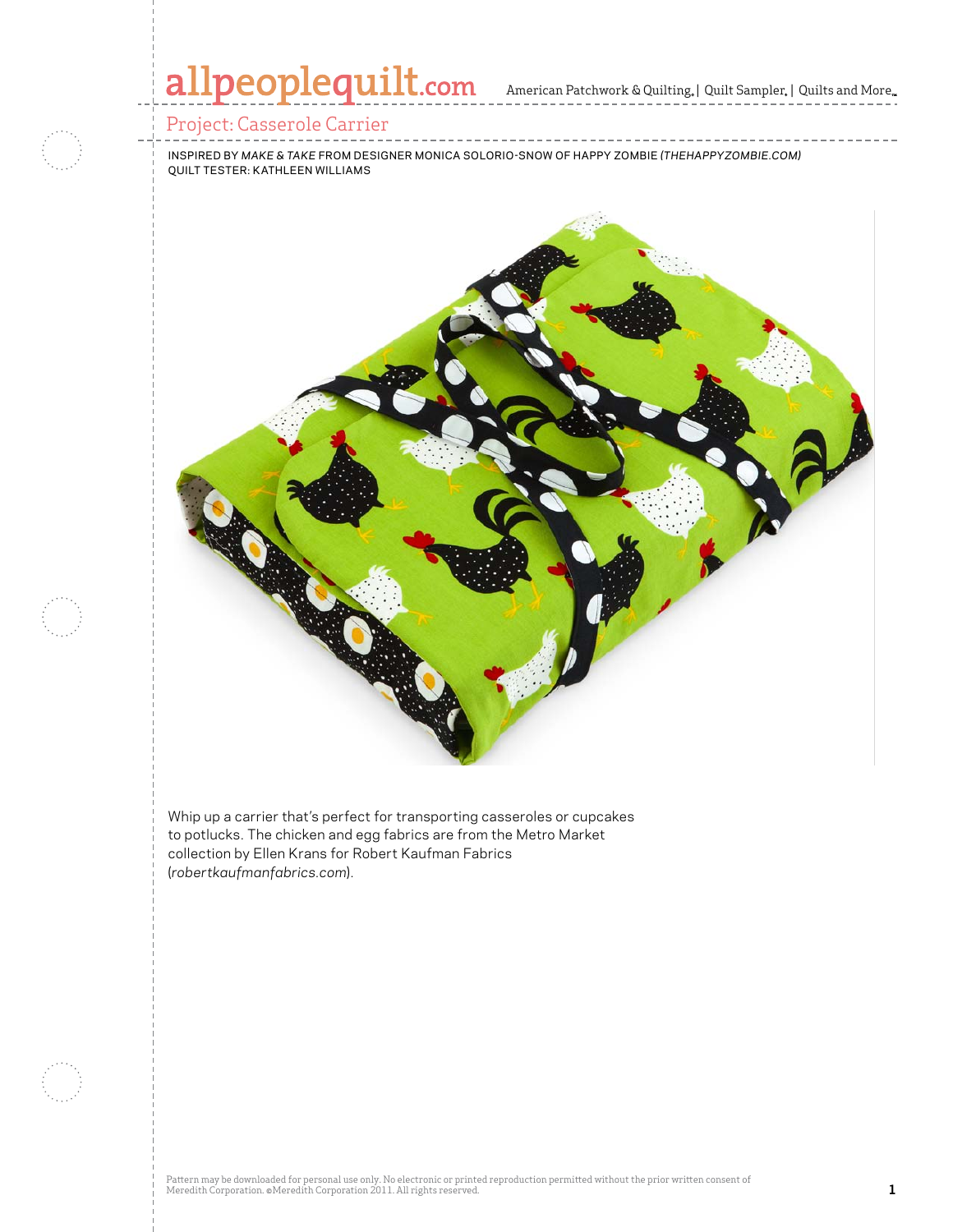# allpeoplequilt.com

Project: Casserole Carrier

#### Materials

- **•** 1/<sub>3</sub> yard black-and-white polka dot (straps)
- **1** 1 yard black egg print (pocket)
- 1 yard green chicken print (carrier)
- 1 yard insulated batting, such as Insul-Bright *(warmcompany.com)*
- **•** Water-soluble marking pen

Finished carrier: Holds a 13×9×2" pan with lid

Quantities are for 44⁄45"-wide, 100% cotton fabrics. Measurements include 1/4" seam allowances. Sew with right sides together unless otherwise stated.

### Cut Fabrics

Cut pieces in the following order. The Corner Cutting Pattern is on *pages 5–7*. To make a template, trace pattern onto a large sheet of paper and cut out on drawn lines.

**From black-and-white polka dot, cut:**

- **•** 2-31⁄2×381⁄2" strips
- **From black egg print, cut:**
- **•**  1—101⁄2×28" rectangle
- **•** 2-101/2×20" rectangles
- **•** 1-101/2×14" rectangle
- **From green chicken print, cut:**
- **•** 1-161/2×341/2" rectangle **•** 2-161/2×171/2" rectangles
- **From batting, cut:**
- **•** 1-161/2×341/2" rectangle
- **•** 1-101/2×20" rectangle

### Assemble Straps

Fold a black-and-white polka dot 31⁄2×381⁄2" strip in half, wrong side inside (Diagram 1). Press, then unfold. Fold long edges to meet in center; press again. Refold in half and press. Topstitch 1/8" from each long edge to make a strap. Repeat with remaining black-andwhite polka dot strip to make a second strap.

### Assemble Pocket

- **1.** With wrong side inside, fold black egg print 101/2×14" rectangle in half, aligning short edges; press to make a 10<sup>1/2×7</sup>" small pocket piece.
- 2. Repeat Step 1 with black egg print 101/2×28" rectangle to make a 101/2×14" large pocket piece.
- 3. Place 101/2×20" batting rectangle on a flat surface. Layer a black egg print 101/2×20" rectangle right side up on batting. Aligning raw edges and overlapping folds by 1", place small and large pocket pieces on black egg print rectangle (Diagram 2); baste. Layer remaining black egg print 101/2×20" rectangle right side down atop pocket pieces (Diagram 2). Sew together long edges to make a tube. Turn right side out; press flat.
- 4. Referring to Diagram 3, mark a line 21⁄4" from raw edges on both ends. Topstitch on drawn lines through all layers to make pocket.

#### Assemble Outer Carrier Section

- **1.** Position raw ends of one strap on a short edge of a green chicken print 161⁄2×171⁄2" rectangle 33⁄8" from each side edge (Diagram 4); baste. Topstitch 6" of each strap end in place a scant  $\frac{1}{8}$ " from folded edges to make an outer carrier unit. Repeat to make a second outer carrier unit.
- 2. Aligning short edges with straps, join carrier units, leaving a 6" opening at center, to make outer carrier section (Diagram 5). Press seam open.

### Assemble Carrier

- 1. Place 161⁄2×341⁄2" batting rectangle on a flat surface. Layer green chicken print 161⁄2×341⁄2" rectangle right side up on batting. Referring to Diagram 6, center pocket atop green chicken print rectangle; baste. (The pocket is wider than green chicken print rectangle to accommodate height of casserole or baking pan.)
- 2. With right sides together, layer outer carrier section atop pocket. Gently pull straps through opening to allow layers to be flat. Pin together along all edges.
- **3.** Using Corner Cutting Pattern and a water-soluble marking pen, mark cutting line on a short end of Step 2 unit (Diagram 7). Repeat at remaining short end. Trim layered unit along marked lines, adjusting pins as needed. Sew together along all edges. Turn right side out through opening at center; press. Slip-stitch opening closed to complete carrier.

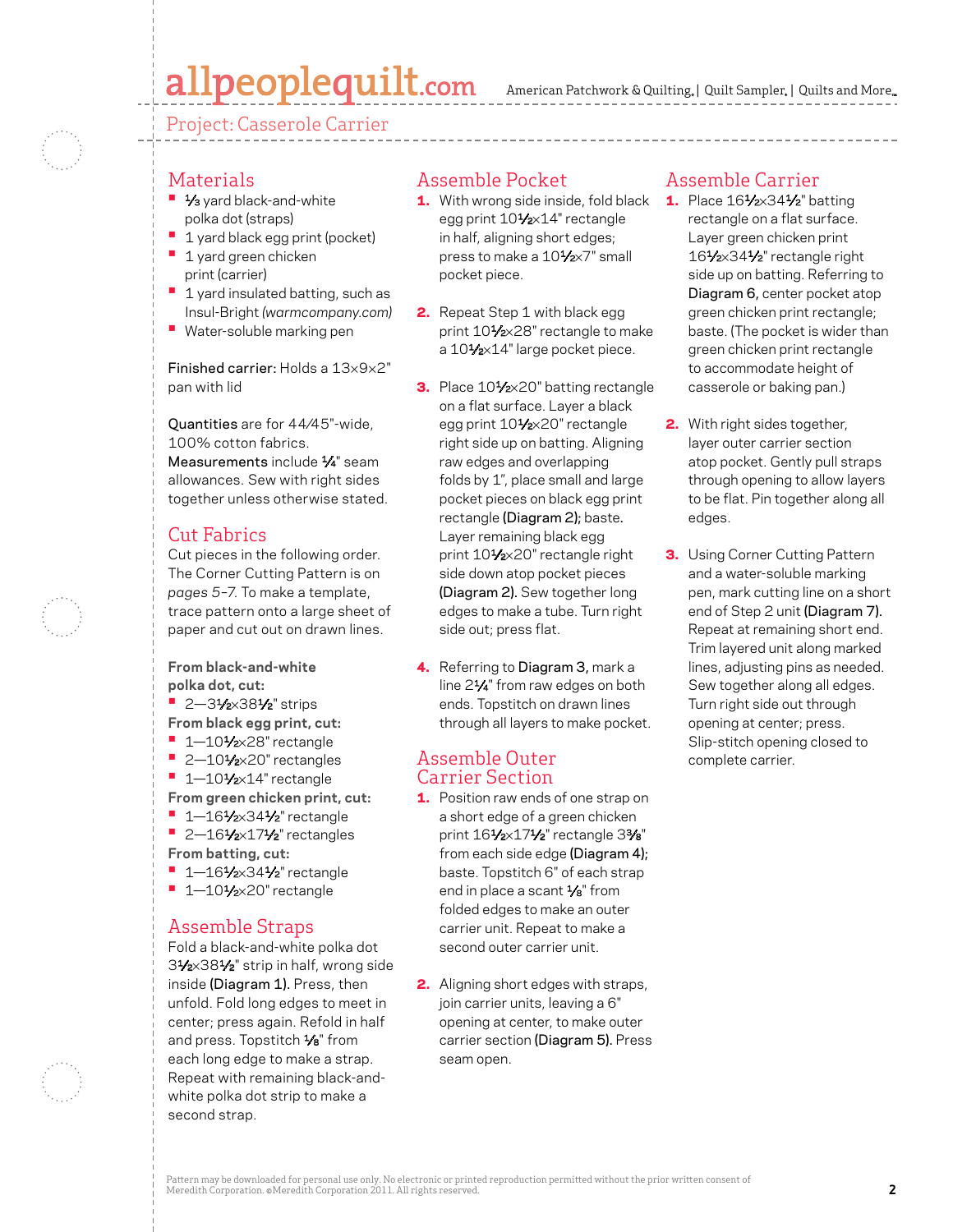## allpeoplequilt.com American Patchwork & Quilting, | Quilt Sampler, | Quilts and More...

Project: Casserole Carrier





DIAGRAM 2



DIAGRAM 3



Pattern may be downloaded for personal use only. No electronic or printed reproduction permitted without the prior written consent of Meredith Corporation. ©Meredith Corporation 2011. All rights reserved. **3**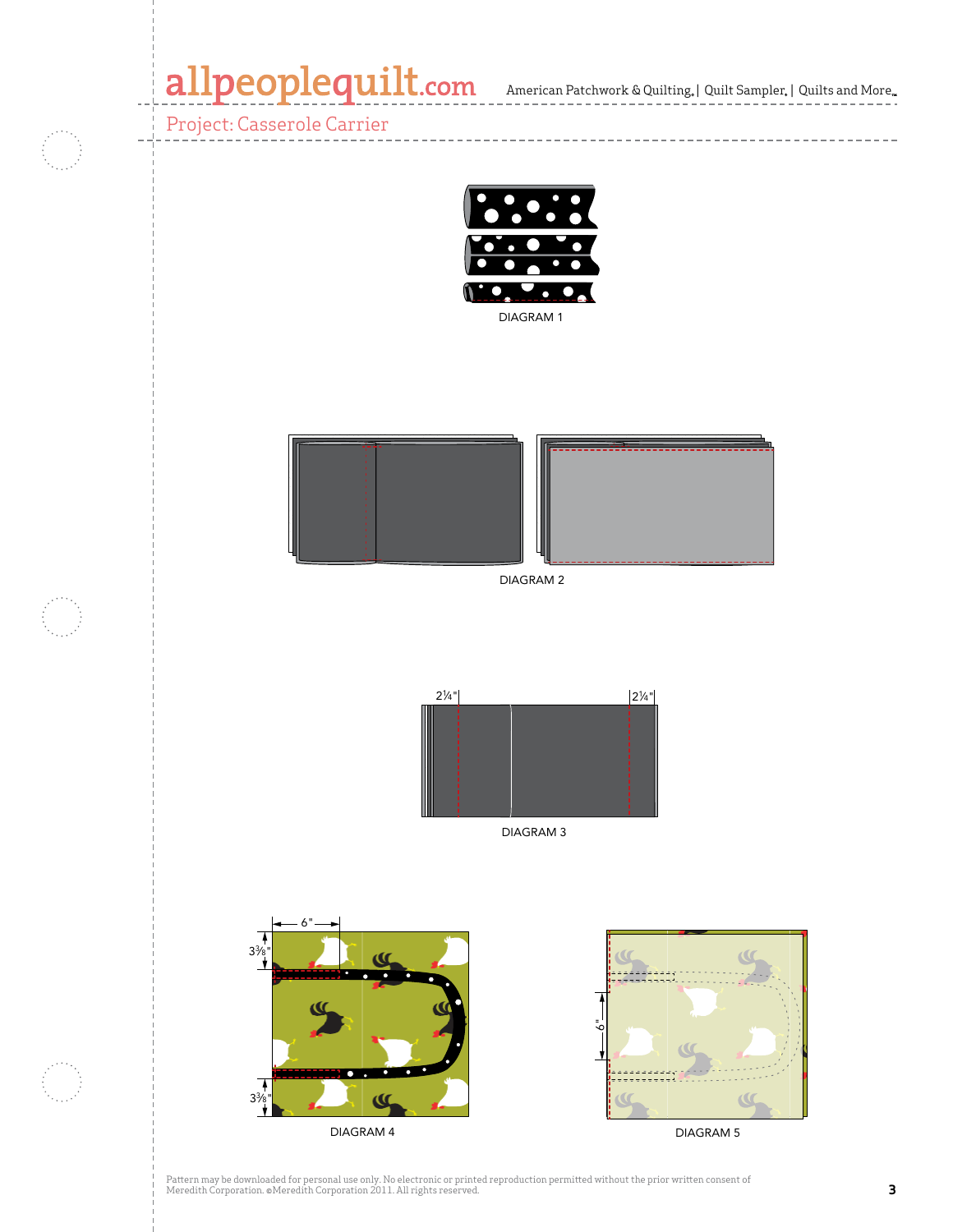American Patchwork & Quilting, | Quilt Sampler, | Quilts and More,,  $\text{re}^{\text{m}}$ 

> CMR 4376010  $\Box$

Project: Casserole Carrier

f i



DIAGRAM 6



Pattern may be downloaded for personal use only. No electronic or printed reproduction permitted without the prior written consent of Meredith Corporation. ©Meredith Corporation 2011. All rights reserved. **4**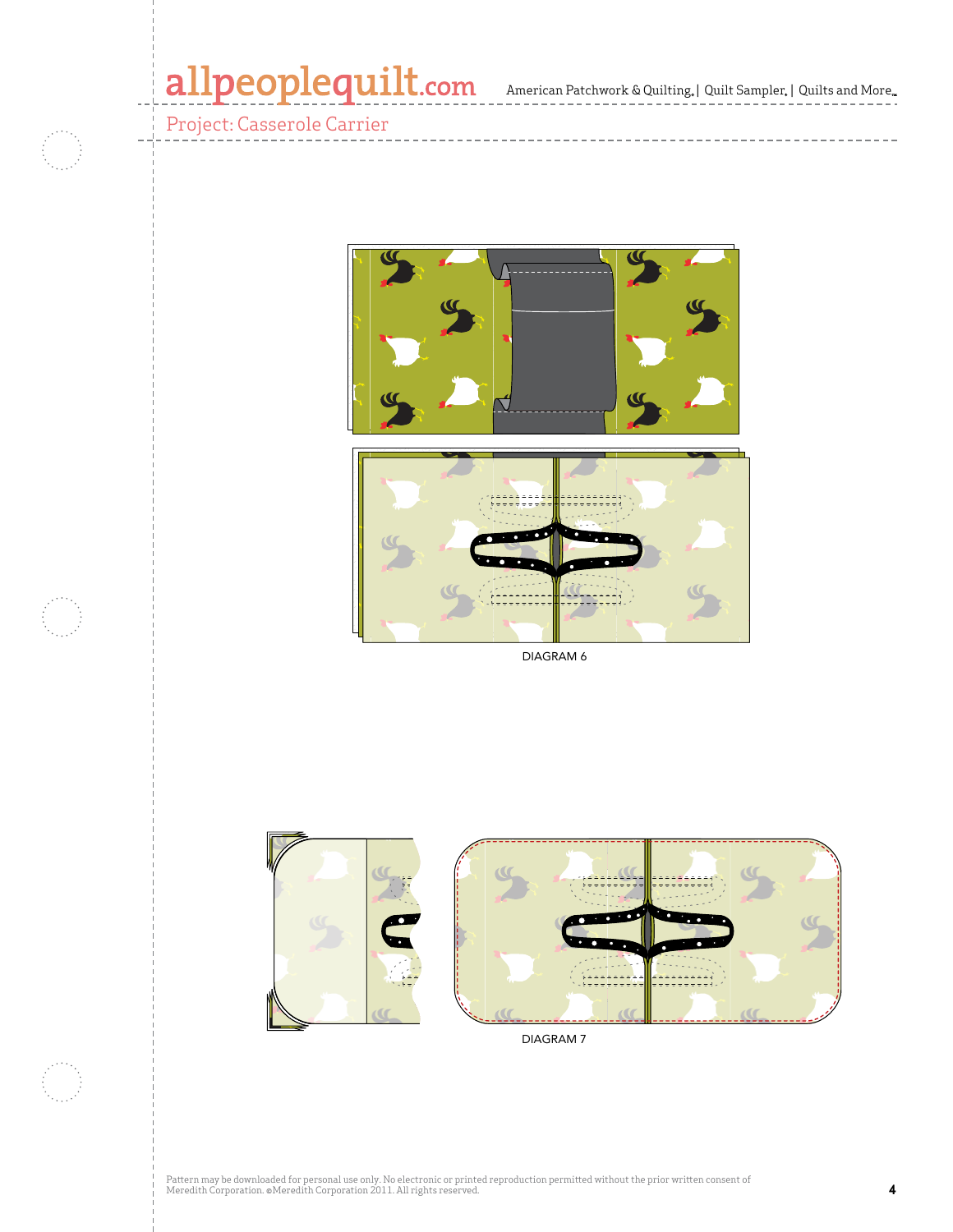# allpeoplequilt.com

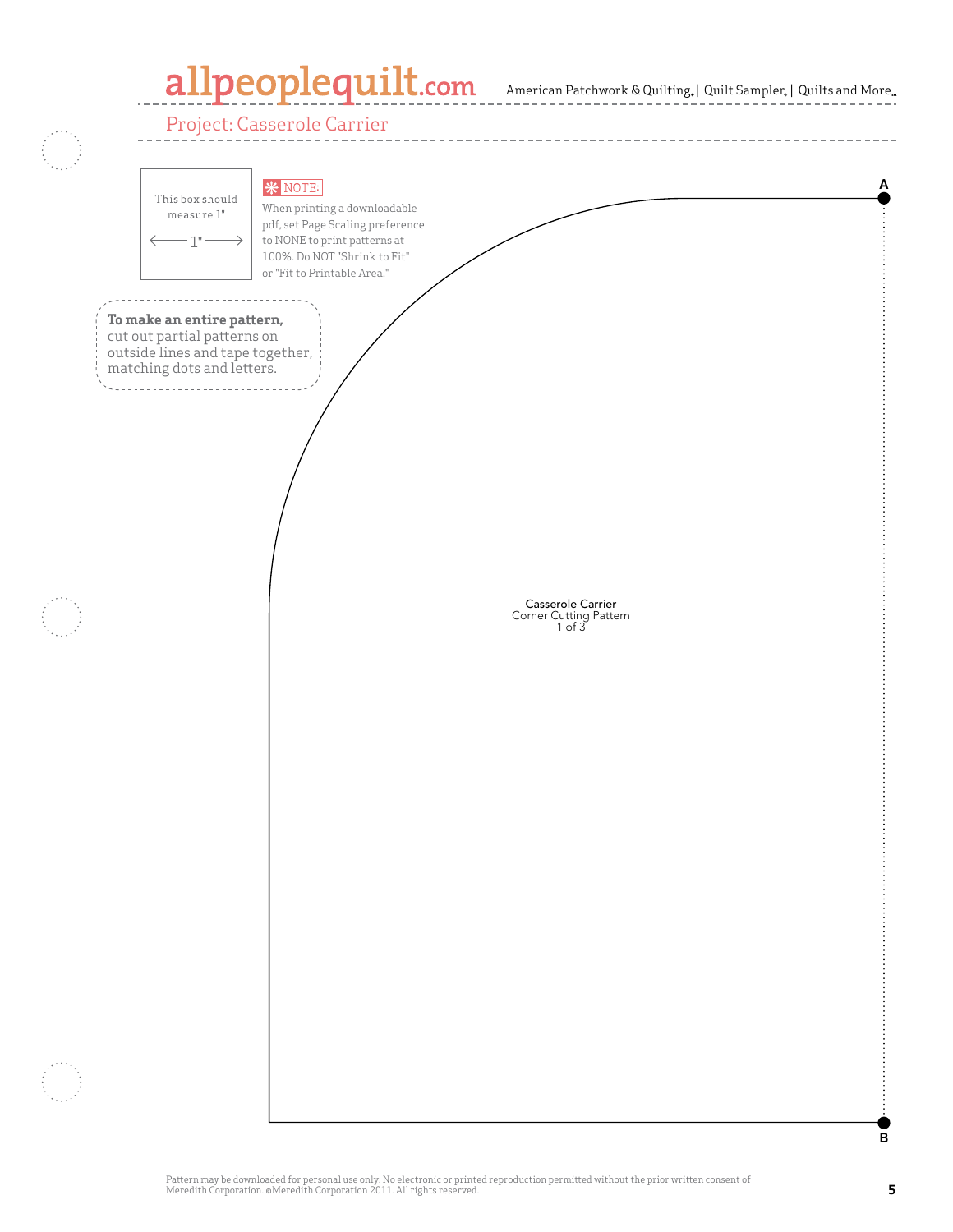## allpeoplequilt.com American Patchwork & Quilting, | Quilt Sampler, | Quilts and More,

Project: Casserole Carrier

ym,

\_\_\_\_\_\_\_\_\_\_\_\_\_\_\_

| pdf, set Page Scaling preference<br>When printing a downloadable<br>100%. Do NOT "Shrink to Fit"<br>to NONE to print patterns at<br>or "Fit to Printable Area."<br>* NOTE:       | $\tilde{c}$<br>А                                             |
|----------------------------------------------------------------------------------------------------------------------------------------------------------------------------------|--------------------------------------------------------------|
| This box should<br>measure 1".<br>$\frac{1}{1-\epsilon}$<br>◡                                                                                                                    |                                                              |
|                                                                                                                                                                                  | <b>Casserole Carrier</b><br>Corner Cutting Pattern<br>2 of 3 |
| $\left\{\begin{array}{l}$ To make an entire pattern,<br>$\vdots$ cut out partial patterns on<br>$\vdots$ outside lines and tape together,<br>$\vdots$ matching dots and letters. |                                                              |
|                                                                                                                                                                                  | $\overline{D}$<br>$\overline{B}$                             |